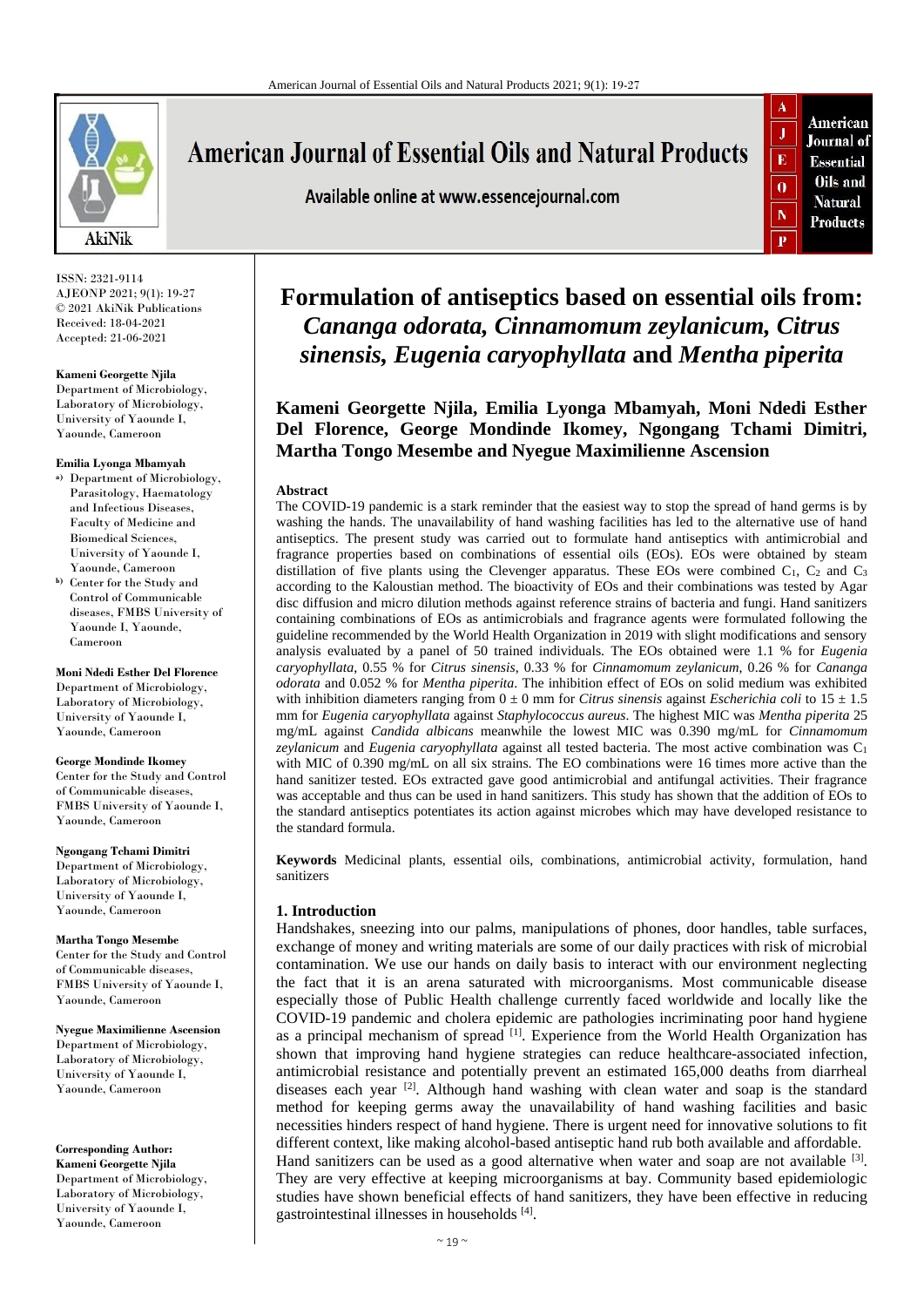However, they could be more dangerous than being effective depending on the chemicals used which are sometimes harmful to humans. Although, they have been a mainstay in hygiene for decades now strains of antibiotic resistant bacteria show signs of overcoming these hand cleansing agents as well [5]. Much attention is being given throughout the world to minimize the use of synthetic antimicrobial and fragrance agents in hand sanitizers. Given the incidence of increased resistance by bacteria to antibiotics, adverse effects of some antibacterial agents currently used in antiseptics and financial considerations in developing countries, there is a need for alternative options that are safe, effective and economical. This has led to a great interest in identifying natural safe antimicrobial and fragrant compounds from various natural sources.

Substitution of the usual chemical antimicrobials and synthetic fragrance for EOs will be an approach of choice by virtue of the fact that the later have been the subject of numerous scientific studies revealing among others, antioxidants, anti-inflammatory, anti-sporicidal, antifungal and antibacterial properties [6-7] *.* Today they are used in developed countries in aromatherapy and as alternatives to drugs [8-9] . It has been known for decades that, many essential oils are used as topical antiseptics  $[10]$ . So it is now interesting to use them in Africa especially in Cameroon as potential source of active ingredients in some cosmetics and pharmaceutical industries. This information was considered interesting more especially since the Cameroonian flora is endowed with aromatic plants rich in EOs  $^{[10-11]}$ .

*Cananga odorata* belonging to the Annonaceae family, is cultivated in gardens, parks and close to habitats due to its fruits and pleasant sweet smell. Its essential oil is greatly appreciated in cosmetics to generate products of high value. It has been investigated covering the antibacterial, antifungal and cytotoxic activities [12] .

*Cinnamomum zeylanicum* is a small ever green tree belonging to the Lauraceae family and its essential oil is well known due to its antimicrobial activity against bacteria and fungi. To date, several antimicrobial activities of cinnamon and its oils have been reported in various studies; Matan *et al.* reported the effects of cinnamon oils on different bacterial (*Pediococcus halophilus* and *Staphylococcus aureus*), fungi (*Aspergillus flavus, Mucor plumbeus, Penicillium roqueforti* and *Eurotium sp*), and yeast species (*Candida lipolytica, Pichia membranifaciens, Debaryomyces hansenii* and Zygosaccharomyces rouxii)<sup>[13]</sup>.

*Citrus sinensis* belongs to the Rutaceae family. In Cameroon, fruits of the genus *Citrus* are used in pharmacopoeia to fight against diseases like diabetes, cough, influenza and also deficiency like avitaminosis. Hella *et al.* in 2011 studied the antibacterial and antioxidant properties of essential oils of species *Citrus limonum, Citrus aurantium*, *Citrus sinensis*.

*Eugenia caryopyllata* of the Myrtaceae family till date is considered as a plant of high economic importance worldwide. Buds of *Eugenia caryophyllata* have shown *in vitro* antibacterial and antifungal activity <sup>[14]</sup>. The bactericidal mechanism of action of *Eugenia caryophyllata* buds essential oils on *Bacillus subtilis, Mycobacterium phlei* and Mycobacterium fortuitum has been proven<sup>[15]</sup>.

Lastly, *Mentha piperita* of the Lamiaceae family before everything is known for its pretty and fresh menthol taste used in the kitchen and in cosmetic industries. *Mentha piperita* essential oil is highly effective against *Staphylococcus aureus, Bacillus cereus, Enterococcus faecium, Klebsiella pneumoniae* and *Escherichia coli* [16] .

The choice of essential oils from these plants in this scientific approach is justified not only by their low irritation potential but also by their antimicrobial, deodorizing, refreshing and relaxing virtues. Many of these natural products have an adequate chemical composition and have the advantage of being significantly less toxic than other synthetic disinfectants for a comparable result  $[17]$ . Thus, in this study, we formulated antiseptics (hand sanitizers) based on essential oils from five plant species namely *Eugenia caryophyllata, Cinnamomum zeylanicum, Mentha piperita, Citrus sinensis* and *Cananga odorata*.

## **2. Materials and Methods**

## **2.1 Plant Material**

Healthy and mature plants without any visible disease symptoms were carefully chosen for sampling. Dried buds of *Eugenia caryophyllata* and fresh leaves of *Mentha piperita* were bought at Mfoundi market, Yaoundé (Center Region, Cameroon), flowers of *Cananga odorata* were harvested in the Melen locality, Yaoundé (Center Region, Cameroon) in October 2021, leaves of *Cinnamomum zeylanicum* were harvested in Bagante (West Region, Cameroon) in October 2021 and Zests of *Citrus sinensis* were bought at the Acacia market, Yaoundé (Center Region, Cameroon). Their identifications were carried out in the Botanic Laboratory of the Faculty of Science of the University of Yaoundé I and later confirmed at the Cameroon National Herbarium (Yaoundé), where voucher specimens were deposited as *Eugenia caryophyllata* (Myrtaceae) Ref: TSN: 506167, *Mentha piperita* (Lamiacae) Ref: 25t45/SRF-Cam, *Cananga odorata* (Annonaceae) Ref: 42250/HNC, *Citrus sinensis* (Rutaceae) Ref: 25859/SRF/Cam and *Cinnamomum zeylanicum* (Lamiaceae) Ref: 66993/HNC.

#### **2.2 Bacterial and Fungal strains**

Bacterial and fungal reference strains were obtained from the National Public Health laboratory by the National Antimicrobial Surveillance program and given to the Centre for the Study and Control of Communicable Diseases of the Faculty of Medicine and Biomedical Science, The University of Yaoundé I. They were made up of five bacteria and one fungi strain: *Staphylococcus aureus* (CIP 7625), *Escherichia coli* (ATCC 25922), *Pseudomonas aeruginosa* (CIP 7610), *Klebsiella pneumoniae* (ATCC 700603), *Salmonella typhi*  (2008365501) and a pathogenic yeast *Candida albicans* (ATCC 60193).

#### **2.3 Essential oil extraction**

The plant material was subjected to steam distillation using a Clevenger apparatus for 3 to 4 hours (three replicates). The EOs were collected by decantation and finally dried over anhydrous sodium sulfate and kept at 4 °C in opaque bottles [18]. The extraction yields were calculated as the ratio of the mass of EO to the mass of the starting plant material and expressed as a percentage [18].

#### **2.4 Preparation of various combinations of essential oils**

EOs were combined based on their individual antibacterial/ antifungal activity and olfactic properties according to the Kaloustians method  $[19]$ . It consisted of mixing in a proportionate manner Eos so as to obtain an equilibrated result and an original fragrance. This was to limit the use of chemical fragrance and hydrogen peroxide and also, to optimize the antimicrobial activity and bring aroma to products. Three combinations were made from these five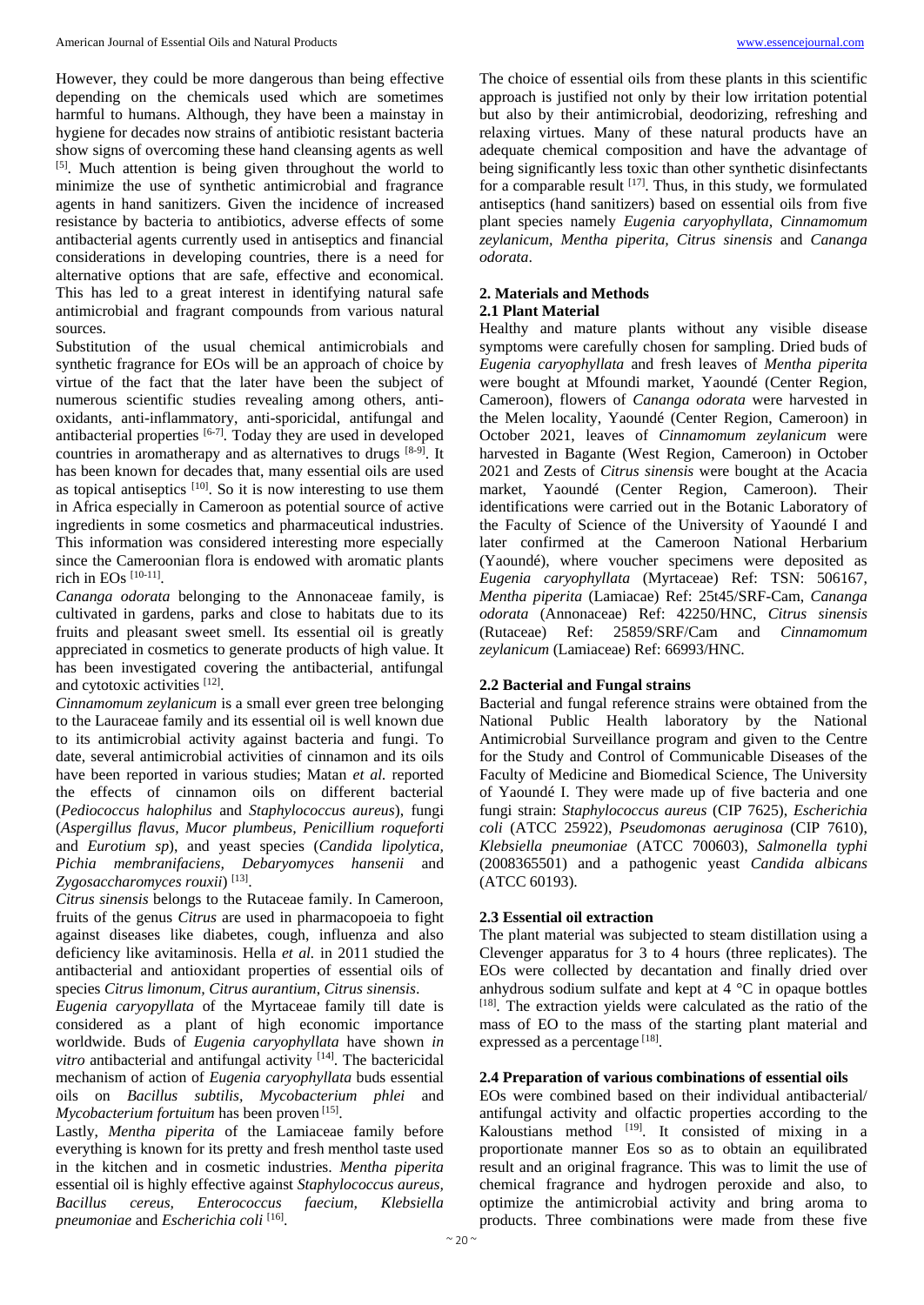plant EOs in the proportions C<sub>1</sub>:  $(2/1/1/1/1)$ , C<sub>2</sub>:  $(1/2/1/1/1)$ and C3: (2/2/1/1/1) Table I.

**Table I:** Proportions of EOs in various combinations

| Plants (volume (ul) | $C_1$    | C <sub>2</sub> | C <sub>3</sub> |
|---------------------|----------|----------------|----------------|
| Plant A             | 60       | 10             | 35             |
| Plant B             | 10       | 60             | 35             |
| Plant C             | 10       | 10             | 10             |
| Plant D             | 10       | 10             | 10             |
| Plant E             | 10       | 10             | 10             |
| Total               | $100$ ul | 100ul          | 100ul          |

#### **2.6 Sensory analysis of EO combinations**

allow any noticeable color change from blue to pink.

Sensory analysis being a subjective method that evaluates a product through the use of human senses. Sensory benefits have great impact on consumer product choice. The sensory characteristics of cosmetic products are very important in the process of consumer choice, acceptance and loyalty. In this case, the objective was to determine if the incorporation of essential oils in hand sanitizer formulas is perceived as pleasant based on a scale of preference. The sensorial attributes evaluated were fragrance (aroma) referring to the scent, note of freshness and acceptance that can be detected through olfaction (sense of smell). Essential oil combinations  $(C_1, C_2 \text{ and } C_3)$  were presented to a trained panel of 50 individuals following the experimental plan. The objective which was to evaluate the acceptance, note of freshness and fragrance of combinations was explained to them. The evaluators or panelist were asked to respond on questionnaires provided. This information was then collected and tabulated to assess the products that were used in the study. The evaluation was carried out with the collaboration of 50 trained panelists. Each of the panelists received 3 formulations (Essential oil combinations). For the sensory evaluation, 3 containers each containing one gram of the formulations were given to each panelist along with spoons of approximately 0.5 g, so that each participant could evaluate the same amount. Participants applied the formulations to the anterior sides of their right and left forearms. The evaluations were triadic and balanced, and the evaluated attributes were fragrance, note of freshness and acceptance assessed by participants through 3 short aspirations made with the mouth closed to allow the volatiles to enter the olfactory cavity of the panelist. Evaluations took place at 3 different points in time:

- 1. Time 0 "Primary Aroma": corresponds to the first olfactory perception when the bottle is opened
- 2. Time 1 "Aroma on skin": corresponds to the olfactory perception when the product is applied to the skin.
- 3. Time 2 "Aroma on skin at 5 minutes": corresponds to the olfactory perception after 5 minutes has elapsed since initial application to skin.

To assess the panelist's levels of acceptance of the formulations, we used a 2-point dyadic scale considering 1 as the lowest score and 2 as the highest. While for the note of freshness a triadic scale was used considering 1 as moderate, 2 as intense and 3 as very intense. For the evaluation, after each review and signing of the Informed Consent Form panelist was given a form with the instructions to follow and the time was controlled by the sensory panel facilitator. Each of the 50 panelists evaluated 3 parameters of 3 formulations resulting in a total of 450 data points obtained for determining the preferred formulations [22]. Excel spreadsheet was used to analyze the samples.

## **2.5 Antimicrobial assays**

## **2.5.1 Agar disk diffusion test**

A standard disk diffusion method by CLSI was used with modifications [20]. In each experiment, bacteria were cultured at 37 °C for 24 hours, while fungi were cultured at 37°C for 48 hours. The microbial inoculum of each reference strain was prepared from fresh colonies grown on Muller Hinton for *Pseudomonas aeruginosa*, Eosine methylene blue for *Salmonella typhi*, *Klebsiella pneumoniae* and *Escherichia coli*, Mannitol salt for *Staphylococcus aureus* and Sabouraud supplemented with chloramphenicol for *Candida albicans* agar plates. In each experiment, microorganisms were cultured and prepared to a turbidity equivalent to 0.5 McFarland concentration of 1.5 x 10<sup>8</sup> CFU/mL. Then 100 μL of the suspension was spread on the test plate (Muller Hinton Agar) for bacteria strains and Sabouraud dextrose agar supplemented with chloramphenicol for *Candida albicans*. Sterile filter paper disks of 6mm in diameter (Schleicher, Germany) were impregnated with 10 µL of Eos diluted in Tween 20 (Merck, Germany), working concentration (100 mg/mL) and placed on the surface of the test plate. Gentamicin® (2mg/mL) and Ketoconazole® (20 mg/ml) were use as the antimicrobial reference control. Bactol hand sanitizer (Biopharma, Cameroon) was used as the reference antiseptic. Plates were subsequently incubated at 37 °C for 24/48 hours according to conditions suitable for the growth of microorganism. The absence of bacterial/fungal growth around each disc expressed an antimicrobial activity illustrated by a translucent halo of the same color than the sterile medium. This diameter expressed in millimeter (mm) was measured using a slide caliper or a scale [20]. All tests were performed in triplicate.

## **2.5.2 Determination of the Minimum Inhibitory Concentration (MIC) and the Minimum Bactericidal Concentration (MBC)**

The Minimum Inhibitory Concentration (MIC) and Minimum Bactericidal Concentration (MBC) of the antimicrobial agents were determined using the micro dilution reference method recommended by the Clinical Laboratory Standards Institute (CLSI) with slight modification [20]. Muller Hinton (100 ul) was dispensed into a 96-well micro titer plates. A serial double dilution of geometric ratio of 2 of the EOs was realized into the broth in the wells over a concentration range of 25 mg/mL to 0.0488 mg/ml and 0.25 mg/ml to 0.000488 mg/ml for Gentamicin® and ketoconazole®. Overnight cultures of each reference strain were prepared at  $1.5 \times 10^8$ CFU/mL and added. Positive control (Muller Hinton broth + inoculum) and negative control wells (EO + Muller Hinton broth) were included in each test. All tests were done in triplicate and incubated at 37°C for 24 hours. The Minimal Inhibitory Concentration (MIC) was defined as the lowest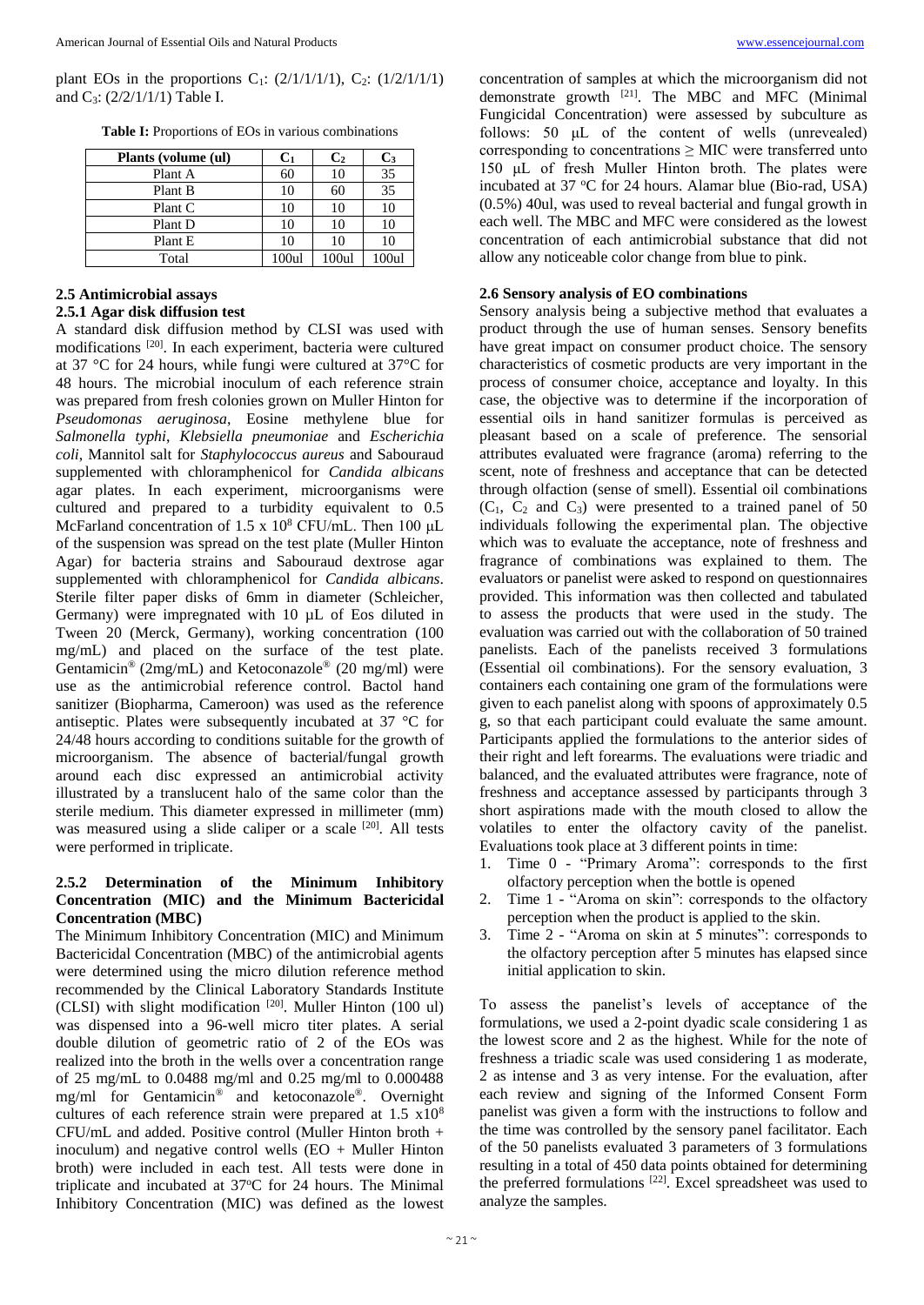## **2.7 Formulation of hydro alcoholic solutions and gels.**

EO combinations and other components were used to formulate hydro alcoholic gels and solutions following the protocol recommended by the WHO guideline 2019 with slight modifications  $[22]$ . They included alcohol (ethanol 96 %), glycerol 99 %, distilled water, gelling agent (carbopol) and hydrogen peroxide 3 %. To prepare hydro alcoholic solutions, the alcohol (833.3ml) for the formula was poured into a large bottle or tank up to the graduated mark. Hydrogen peroxide (41.7ml) was added using a measuring cylinder. Glycerol (14.5 ml) was then added. A quantity of alcohol and  $H<sub>2</sub>O<sub>2</sub>$  was removed and replaced by essential oil (<0.5ml) combinations. The bottle tank was then topped up to the 1 litre mark with sterile distilled water. The lid was placed on the bottle as soon as possible after preparation, in order to prevent evaporation. The solution was mixed by shaking gently using a paddle and poured into 100ml spray bottles [23]. Meanwhile to prepare hydro alcoholic gels, under magnetic agitation, and in a beaker 1g of carbopol (Pharma Adda, India) was dispersed into 86 ml of ethanol for 15 minutes. Then 0.7 ml of NaoH was added so as to increase the gel pH and maintain a neutral value. After, 1.47 ml of glycerol and (<0.5ml) of essential oil combinations were added. The lid was placed on the bottle as soon as possible after preparation, in order to prevent evaporation. The solution was mixed by shaking gently using a paddle  $[23]$ . The prepared gels and solutions were evaluated for pH and homogeneity. The pH of the formulation was determined using litmus paper ((Annalab, India). The measurement was performed at the  $1<sup>st</sup>$ ,  $15<sup>th</sup>$  and 30<sup>th</sup> day after preparation to detect any pH fluctuations with time.

#### **2.8 Organoleptic control**

This technique was used to study the organoleptic properties of formulated antiseptic gels and solutions. Four parameters were tested; texture, aspect, fragrance and color. The panelists gave their response on questionnaires.

#### **2.9 Statistical analysis**

The data of sensory analysis and sensitivity test were recorded, analyzed on Microsoft Excel 2016 spreadsheet and Graph pad prism 8 was used to plot graphs.

## **3. Results 3.1 Extraction of EOs**

The five EOs were extracted and weighed, the extraction yield (%) was determined by dividing essential oil mass by the mass of the plant material used. Values obtained are shown in table II. *Eugenia caryophyllata* had the highest yield equivalent to 1.1 % meanwhile the lowest yield 0.052 % was for *Mentha piperita*.

|  |  | <b>Table 2:</b> EOs extraction yield |  |
|--|--|--------------------------------------|--|
|--|--|--------------------------------------|--|

| <b>Plants</b>         | <b>Plant parts</b>   | Yield % |
|-----------------------|----------------------|---------|
| Eugenia caryophyllata | <b>Terminal buds</b> |         |
| Citrus sinensis       | <b>Zests</b>         | 0.55    |
| Cinnamomum zeylanicum | Leaves               | 0.33    |
| Cananga odorata       | <b>Flowers</b>       | 0.26    |
| Mentha piperita       | Leaves               | 0.052   |

#### **3.2 Antimicrobial Assays**

The susceptibility pattern of the tested microorganisms to the EOs are indicated in Table III. The presence of inhibition zones after incubation revealed the activity of the EOs on the bacteria and fungi tested. It was observed that in the aromatogram method inhibition zones ranged from  $0 \pm 0$  to 15  $\pm$  3 mm for the EOs, 14  $\pm$  1 mm to 24.27  $\pm$  0.75 mm for the reference antibiotic and  $0 \pm 0$  mm to  $13,57 \pm 0.98$  mm for the reference hand sanitizer (Bactol). The most active EO was *Eugenia caryophyllata* with inhibition diameters of  $15 \pm 1.5$ mm and 15 ± 3 mm against *Staphylococcus aureus* and *Candida albicans* respectively. The least active Eo was *Citrus sinensis* which did not exhibit any activity on all strains used. Concerning inhibition parameters, the results are shown in Table IV, Gentamicin® showed activity on all the strains used with MICs ranging from 0.001 mg/mL to 0.00039 mg/mL while ketoconazole MIC was 0.0007 mg/ml on *Candida albicans*. All the Eos tested exhibited an activity with MICs ranging from 0.390 to 1.562 mg/ml while that of bactol hand sanitizers ranged from 6.25 mg/ml to 25 mg/ml showing that essential oils were16 times more active than bactol. Also, inhibition parameters of essential oil combinations on microbial growth showed that essential oil combinations present more interesting activity than that of essential oils tested individually. Majority of the combinations showed a bactericidal effect characterized by an MBC/MIC ratio ranging from 1 to 4 for bacteria and *Candida albicans*. Their MICs ranged from 0.390 to 0.781 mg/mL.

**Table 3:** Inhibition diameters of EOs, gentamicin, ketoconazole and bactol on reference strains

| <b>Eos/Strains</b>        | E. coli          | S. typhi       | S. aureus        | C. albicans      | P. aeruginosa    | K. pneumonia     |
|---------------------------|------------------|----------------|------------------|------------------|------------------|------------------|
| E. caryophyllata          | $14 \pm 2.3$     | $7.33 \pm 1.5$ | $15 \pm 1.5$     | $15 \pm 3$       | $10.97 \pm 0.57$ | $8,67 \pm 1.7$   |
| C. zevlanicum             | $13.07 \pm 0.4$  | $10 \pm 1$     | $12.9 \pm 1.65$  | $14.33 \pm 1.04$ | $7.33 \pm 1.15$  | $7.53 \pm 0.5$   |
| C. odorata                | $6.33 \pm 1.2$   | $0 \pm 0$      | $11.17 \pm 0.76$ | $0 \pm 0$        | $0 \pm 0$        | $0 \pm 0$        |
| C. sinensis               | $0 \pm 0$        | $0 + 0$        | $0 + 0$          | $0 + 0$          | $0 \pm 0$        | $0 \pm 0$        |
| M. piperita               | $10.2 \pm 0.72$  | $0 \pm 0$      | $9.33 \pm 0.57$  | $0 \pm 0$        | $0 + 0$          | $0 \pm 0$        |
| Gentamicin <sup>®</sup>   | $14 \pm 1$       | $20 \pm 1$     | $24.27 \pm 0.75$ | Nt               | $19.33 \pm 2.08$ | $14,23 \pm 0.68$ |
| Ketoconazole <sup>®</sup> | Nt               | Nt             | Nt               | $19,67 \pm 1.52$ | Nt               | Nt               |
| Bactol                    | $13.57 \pm 0.98$ | $0 + 0$        | $11.67 \pm 0.58$ | $12.5 \pm 0.5$   | $6.17 \pm 0.28$  | $0 + 0$          |

**Legend:** Nt: not tested

**Table 4:** Inhibition parameters of EOs, Ketoconazole®, Gentamicin® and bactol on strains

| <b>Microbial</b> | <b>Inhibition</b> |               | <b>Essential oils and combinations</b> |          |                         |               |       |       |       | Reference antimicrobials (mg/mL) |       |         |
|------------------|-------------------|---------------|----------------------------------------|----------|-------------------------|---------------|-------|-------|-------|----------------------------------|-------|---------|
| strains          | <b>parameters</b> | Eugenia       | <b>Cinnamomum</b>                      | Mentha   | Cananga                 | <b>Citrus</b> | C1    | C2    | C3    | <b>Gentam-icin Bactol</b>        |       | Ketoco- |
|                  | (mg/mL)           | caryophyllata | Zevlanicum                             | piperita | <i>odorata</i> sinensis |               |       |       |       |                                  |       | nazol   |
|                  | MIC               | 0.390         | 0.390                                  | 0.781    | 1.562                   | 12.5          | 0.390 | 0.390 | 0.390 | 0.097                            | 6.25  |         |
|                  | <b>MBC</b>        | 0.781         | 0.390                                  | 3.125    | >25                     | 25            | 0.390 | 0.390 | 0.781 | 0.097                            | $>25$ |         |
| S. aureus        | MBC/MIC           |               |                                        | 4        | Ud                      |               |       |       | ◠     |                                  | Ud    |         |
|                  | MIC               | 0.390         | 0.390                                  | 6.25     | 25                      | 25            | 0.390 | 0.390 | 0.390 | 0.195                            | 6.25  |         |
| Р.               | <b>MBC</b>        | 0.781         | 0.390                                  | 6.25     | >25                     | $>\!\!25$     | 0.390 | 0.390 | 0.781 | 0.195                            | $>25$ |         |
| aeruginosa       | MBC/MIC           |               |                                        |          | Ud                      | Ud            |       |       | ◠     |                                  | Ud    |         |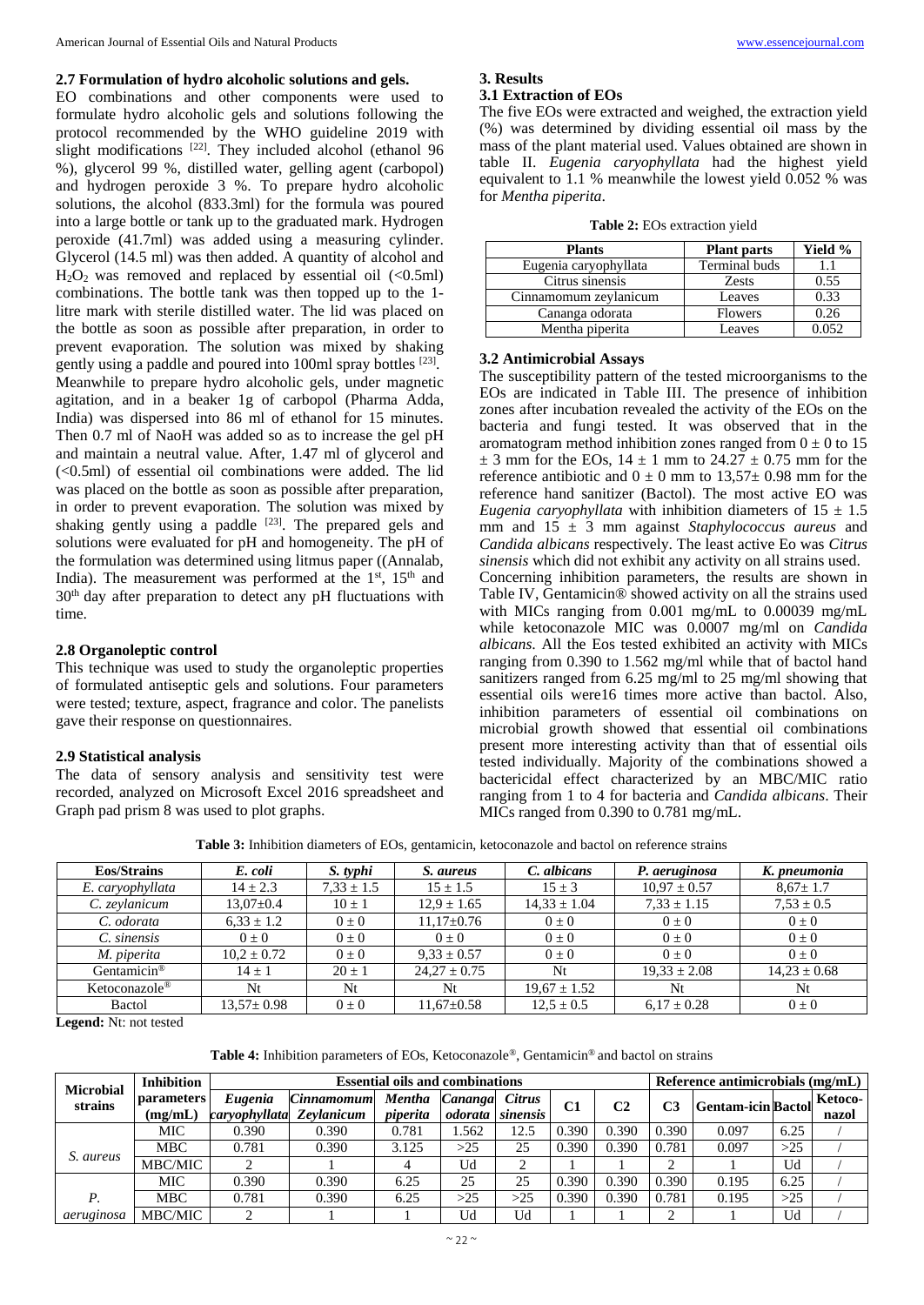|             | MIC        | 0.390 | 0.390 | 3.125 | 12.5  | 25  | 0.390 | 0.390 | 0.390         | 0.0390 | 6.25  |        |
|-------------|------------|-------|-------|-------|-------|-----|-------|-------|---------------|--------|-------|--------|
| K.          | <b>MBC</b> | 1.562 | 0.390 | 3.125 | >25   | >25 | 0.781 | 1.562 | 1.562         | 0.1562 | $>25$ |        |
| pneumoniae  | MBC/MIC    | 4     |       |       | Ud    | Ud  | ◠     | 4     | 4             | 4      | Ud    |        |
|             | MIC        | 0.390 | 0.390 | 6.25  | 12.5  | 25  | 0.390 | 0.390 | 0.390         | 0.0390 | 25    |        |
| S. typhi    | <b>MBC</b> | 3.125 | 3.125 | >25   | >25   | >25 | 0.390 | 1.562 | 1.562         | 0.0390 | >25   |        |
|             | MBC/MIC    | 8     |       | Ud    | Ud    | Ud  |       | 4     | 4             |        | Ud    |        |
|             | <b>MIC</b> | 0.390 | 0.390 | 6.25  | 3.125 | 25  | 0.390 | 0.390 | 0.390         | 0.0195 | 6.25  |        |
| E. coli     | <b>MBC</b> | 0.781 | 0.390 | 6.25  | $>25$ | >25 | 0.390 | 0.390 | 0.781         | 0.0195 | >25   |        |
|             | MBC/MIC    | 2     |       |       | Ud    | Ud  |       |       | $\mathcal{D}$ |        | Ud    |        |
|             | MIC        | .562  | 1.562 | 25    | 25    | 25  | 0.390 | 0.195 | 0.781         |        | 25    | 0.0781 |
| C. albicans | <b>MBC</b> | 6.25  | 3.125 | >25   | >25   | >25 | 1.562 | 0.390 | 3.125         |        | >25   | 0.0781 |
|             | MBC/MIC    | 4     | ∍     | Ud    | Ud    | Ud  | 4     | ↑     | 4             |        | Ud    |        |

Legend: Ud: Undetermined; (/): not tested; >25: MIC greater than 25

## **3.3 Sensory perception of essential oil combinations by a trained panel**

The results obtained after evaluation are illustrated in figure 1, 2 and 3. Figure 1 shows the various perceptions gotten from the EO combinations. According to the responses of consumers, the majority of the EO combinations had a scent/fragrance similar to that of cosmetic perfumes, cooking ingredient and chewing gum. Figure 2 indicates the grading of

freshness attributed to the different EO combinations by the panel. This varies from one consumer to another. Nevertheless, the chart shows that  $C_1$ ,  $C_2$ , and  $C_3$  presented an intense grade of freshness.  $C_2$  was the most appreciated in terms of fragrance with  $60\%$  followed by C<sub>1</sub> 25% and lastly  $C_3$  with 15% acceptability this result is clearly shown in figure 3.



Fig 1: Perception of the fragrance of each EO combinations



## **3.4 Organoleptic control and evaluation of product acceptability**

75% of persons preferred the gel form of the antiseptic product while 15% preferred the semi liquid form and 10%.



**Fig 2***:* Grading of freshness for each EO combinations **Fig 3:** Grading of the acceptability of EO combinations

The liquid form (figure 4). In terms of fragrance 55% preferred Formula 2, 10% Formula 3 and 35% Formula 1 (figure 5).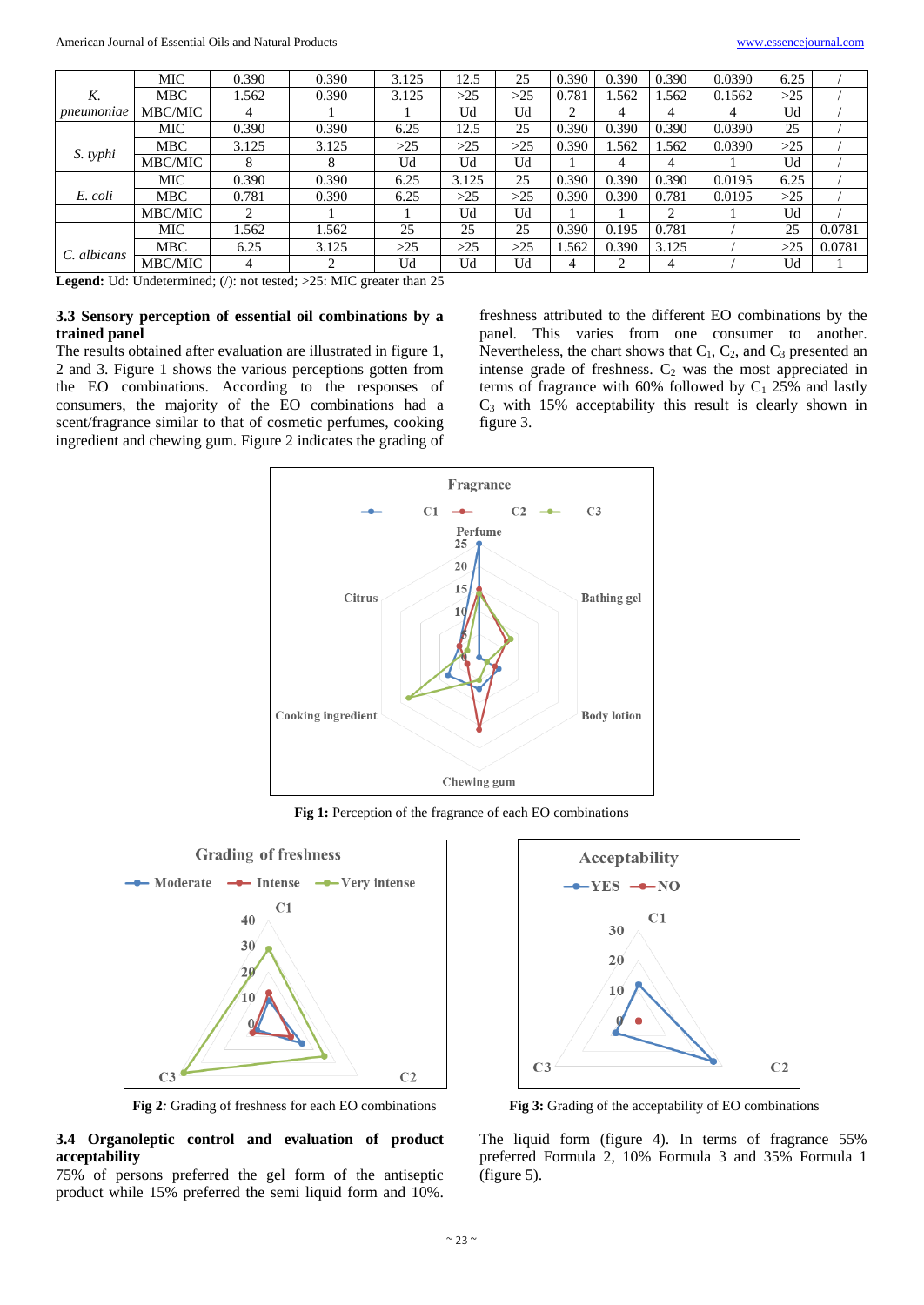**Table 5:** Evaluated organoleptic properties of hydro alcoholic solution (F1, F2 and F7)

| <b>Parameters</b> | <b>Results</b>   |
|-------------------|------------------|
| Aspect            | Clear liquid     |
| Scent/fragrance   | Cosmetic product |
| Color             | Transparent      |
| Texture           | Liquid           |

**Table 6:** Evaluated organoleptic properties of hydro alcoholic gels (F2, F3, F5, F6, F8 and F9)

| <b>Parameters</b> | <b>Results</b>    |
|-------------------|-------------------|
| Aspect            | Clear semi liquid |
| Scent/fragrance   | Cosmetic product  |
| Color             | Transparent       |
| Texture           | Gel               |



**Fig 4:** Texture evaluation of formulated hydro alcoholic solutions and gels



**Fig 5:** Fragrance acceptability of formulated hydro alcoholic solutions and gels

## **4. Discussion**

#### **4.1 Extraction of Essential oils**

The Yield of extraction for *Eugenia caryophyllata* (%) is, lower than that reported by Nyegue *et al.*, 2015<sup>[14]</sup>; where the yield was 5.9%. This could be due to the conservation time of the clove buds. Nurdjannah and Bermawie, 2000 [24]; Alma *et al.,* 2007 [25] showed in their investigations that the more the buds are conserved, the weaker will be the yield. Our sample was purchased in a local market, so, no information was available about the date of harvesting and the treatment applied on the sample. On the other hand, some treatments before drying buds highly reduce the yield of essential oil Robert *et al.*, 1996<sup>[26]</sup>.

The yield of *Mentha piperita* essential oil was lower than those reported by Benayad, 2008<sup>[27]</sup>; Derwich et al., 2010<sup>[28]</sup>; Mohammedi,  $2010^{[29]}$  and Nyegue,  $2015^{[14]}$  whose values were respectively 1.7%, 1.02%, 1.01% and 0.2% but higher

than that reported by Ngongang et al., 2018<sup>[30]</sup> which was 0.047%. This difference can be explained by the period and the area of harvesting; Brunetton, 1993<sup>[31]</sup> and the treatment of samples before the extraction of essential oil Pitarevic *et al.,* 1985 [32] and also due to plant parts used Arslan *et al.,* 2004 [33]. In our investigation only fresh leaves were used, while dried aerial parts were used in reported study.

The extraction yield of *Citrus sinensis* essential oil was lower than that reported by Olugbenga *et al.*, (2018) <sup>[34]</sup> whose values ranged from (0.57-3.24%) and the difference could be due to extraction temperature and time. Studies revealed that yield of essential oils were mainly influenced by different extraction temperature, time and power, Hui, 2012<sup>[35]</sup>. This can also be due to the difference in quantity of plant material used.

The results of extraction for *Cinnamomum zeylanicum* was higher than that reported by Bouwen,  $(2020)$ <sup>[36]</sup>; where the yield was 0.14%. This difference can be explained by the period and the area of harvesting, Brunetton, 1993 [31] and the treatment of samples before the extraction of essential oil, Pitarevic *et al.*, 1985<sup>[32]</sup> or due to the quantity of plant material used Arslan et al., 2004<sup>[33]</sup>.

The yield of *Cananga odorata* oil was slightly higher than that reported by Ndjekou, 2020<sup>[37]</sup>, where the yield was 0.22% and this slight difference can be due to the conservation time of the flowers of *Cananga odorata*. Our sample was harvested in the Melen locality very early in the morning and hydro distillation was done immediately.

This result shows that the proportion of EOs present in a plant varies not only from one botanical family to another but also from one specie to another  $[29]$ . Equally, the variation in content depends on several parameters like the plant degree of maturity, interaction with its environment (climate, soil type) and the season of harvest [38].

### **4.2 Antimicrobial Assays**

The highest inhibition diameter  $15 \pm 3$  mm for *Eugenia caryophyllata* against *Candida albicans* is similar to that obtained by Ngongang *et al*., 2018 [30], where the inhibition diameter was  $16.5 \pm 1.44$  mm. The MIC obtained against *Pseudomonas aeruginosa* 0.390 mg/ml corroborate with that obtained by Kengne *et al.*, 2019<sup>[7],</sup> which was 0.390 mg/ml. Also, results obtained showed that *Eugenia caryophyllata* had an activity on *Klebsiella pneumoniae*, *Staphylococcus aureus*, *Candida albicans*, *Escherichia coli* and *Pseudomonas aeruginosa* thus, reaffirming studies reported by Bouwen, 2020 [36]; Ngongang *et al*., 2018 [30]; and Nyegue *et al*., 2015 [14]. This activity of *Eugenia caryophyllata* essential oil could be due to the presence of high proportions of eugenol in its composition which is a phenolic compound and known for its high antimicrobial activity in general [7]. Studies have reported that *Eugenia caryophyllata* essential oil consist mainly of eugenol (70%), eugenol acetate (16.2%) and caryophyllene  $(5.2\%)$ <sup>[14, 7]</sup>.

The inhibition diameters  $9.33 \pm 0.57$  mm and  $0 \pm 0$  mm of *Mentha piperita* against *Staphylococcus aureus* and *Pseudomonas aeruginosa* respectively differs that reported by Kengne *et al.*, 2019<sup>[7]</sup>, which were 22.66  $\pm$  1.52 mm and  $13.66 \pm 1.52$  mm respectively. This could be explained by the difference in the method used, in our investigation the aromatogram method was used, while the micro atmosphere method was used in the reported study. The MIC of 6.25 mg/ml obtained against *Pseudomonas aeruginosa* corroborate the result reported by Kengne *et al*., 2019 [7] . *Mentha piperita* had a bactericidal action on *Escherichia coli*, *Klebsiella*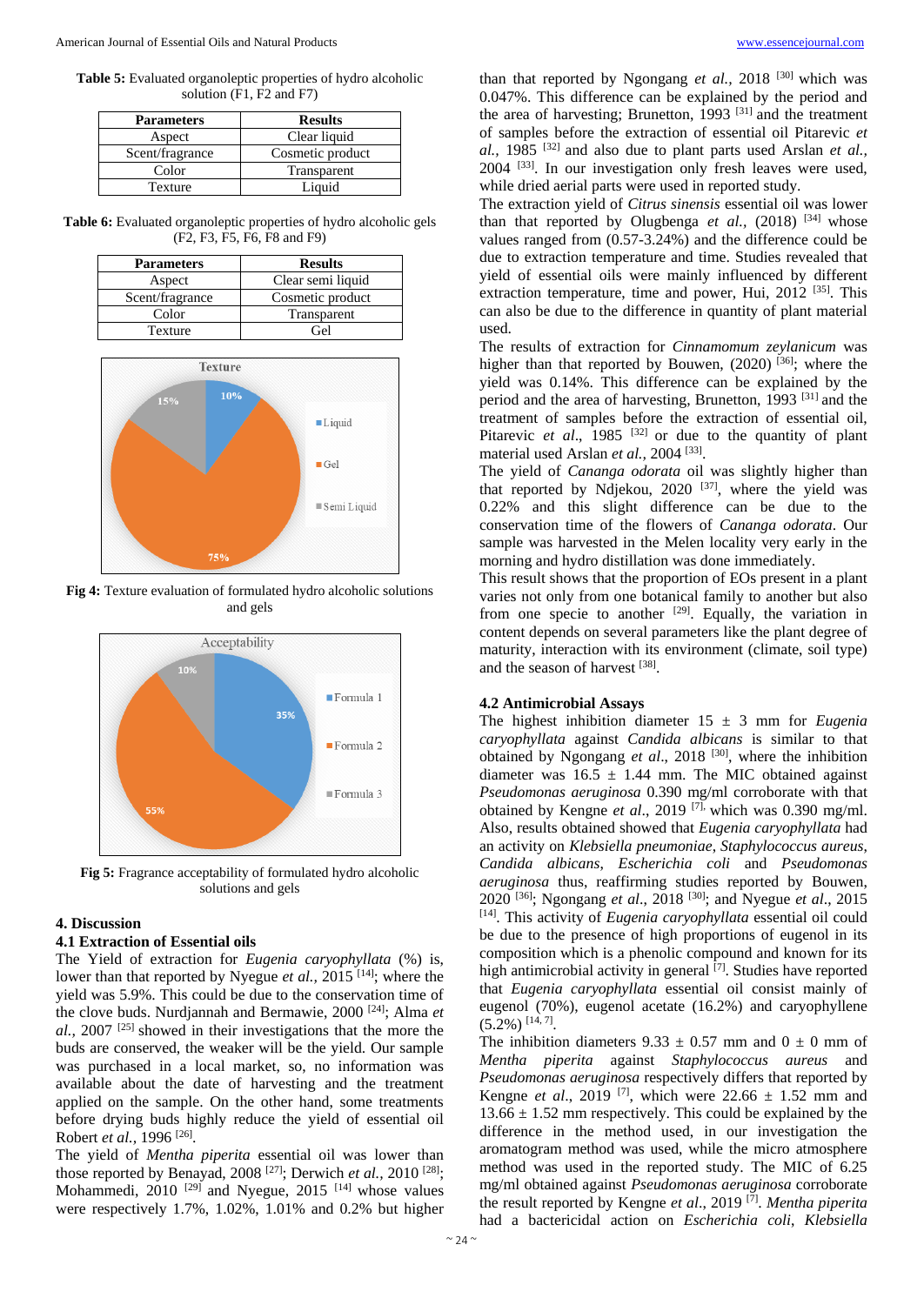*pneumoniae*, *Pseudomonas aeruginosa* and *Staphylococcus aureus* with lowest MIC of 0.781 mg/ml. The efficiency of the essential oil of *Mentha piperita* can be attributed to the synergetic action of monoterpenes hydrocarbons such as pinene-type well-known compounds having antimicrobial potentials [47].and phenol components (menthol, menthol <neo>, carvacrol methyl ether) which may interfere with cell wall enzymes [48-49].

The MIC and inhibition diameter of *Cananga odorata* against *Staphylococcus aureus* 25 mg/ml and 11.17 ± 0.76 mm respectively differ those reported by Kengne *et al*., 2019 [7] , which was  $> 25$  mg/ml for the MIC and  $0 \pm 0$  mm for the inhibition diameter this could be due to the difference in concentration of the stock solution of essential used. In this study stock solutions were prepared at a concentration of 100 mg/ml while stock solutions were prepared at a concentration of 50 mg/ml in the reported study. The MICs of *Cananga odorata* ranged from 1.562 mg/ml to 25 mg/ml for all tested strains, this activity could be due to the presence of compounds known to possess antimicrobial properties in their chemical composition they include linalool, geranyl acetate, gemacrene-D, beta caryophyllene, benzyl acetate, geraniol, methyl p-cresol, methyl benzoate, geranyl acetate, farnasene and benzyl benzoate<sup>[7]</sup>.

The inhibition diameter of *Cinnamomum zeylanicum* against *Candida albicans*  $14.33 \pm 1.04$  mm corroborates with those reported by Bouwen, 2020, which showed that *Cinnamomum zeylanicum* had an activity on clinical isolates of Candida isolates. The activity of *Cinnamomum zeylanicum* EO against *Salmonella typhi*, *Escherichia coli*, *Pseudomonas aeruginosa* and *Klebsiella pneumoniae* confirms the study reported by Naveed *et al.*, 2013 <sup>[51]</sup> and Al Marriri, 2014 <sup>[52]</sup>. Analyses of chemical composition has revealed the presence of cinnamaldehyde, eugenol and minor components such as cuminaldehyde and terpinene which are compounds with antibacterial and antifungal activity [53].

The difference in results could be explained by the fact that, the activity of an essential oil is strictly linked to its chemical composition which in turns depends on parameters like the plant part used, period and place of harvest, extraction method, climate, geographical zone and the screening method used [52] .

With regard to the activity of the EO combinations the MICs ranged from 0.195-3.125 mg/ml with a bactericidal action, this shows that they are more efficient than the essential oils taken individually. This efficiency could be due to the synergitic action of various classes of antimicrobial compounds brought by each plant. These essential oils combination at suitable concentration could be an alternative to the use of synthetic antimicrobial agents.

#### **4.2 Formulation of antiseptic and sensory analysis**

According to the responses of consumers, the majority of the Eo combinations had a scent/fragrance which referred to that of cosmetic perfumes, cooking ingredient and chewing gum. Nevertheless, it should be noted that small differences in olfactory receptor genes, which are extremely common in humans, can affect the way each person perceives scent. These genetic differences mean that when two people smell the same compound, one person may detect a floral scent while another smells nothing at all.

## **5. Conclusions**

Alcohol based hand sanitizers have been a mainstay in hygiene for decades but now strains of antibiotic resistant

bacteria show signs of overcoming these hand washing agents as well. The use of EOs in combination as an active ingredient in hand sanitizers would reinforce the alcohol action, expand its spectra, reduce the use of chemical compounds, irritation effect, germs spread and propagation of diseases. These EOs and their combinations might be considered as promising candidates for the development of natural antimicrobials for the control of microbial contaminants.

#### **6. Acknowledgments**

Authors are grateful to the Cameroon National Herbarium for the identification of plants and the Centre for the Study and Control of Communicable Diseases for their technical support.

#### **7. Declaration**

The authors declare that there is no conflict of interests regarding the publication of this paper.

### **8. References**

- 1. WHO/UNICEF. Water, sanitation, hygiene and waste management for COVID-19 virus.https://apps.who.int/iris/bitstream/handle/10665/331 846/WHO-2019-nCoV-IPC\_WASH-2020.3-eng.pdf.
- 2. Thomas J, Elise M, Meichiung S, Elissa A, Resnick B, *et al*. A randomized, controlled trial of a multifaceted intervention including alcohol-based hand sanitizers and hand-hygiene education to reduce illness transmission in the home. Pediatrics. 2005;116(3):258-594.
- 3. Girou Emmanuelle *et al*. Efficacy of hand rubbing with alcohol based solution versus standard hand washing with antiseptic soap. British Medical Journal. 2002;3525(7360);362.
- 4. Sandjora, Elsie M, Meichiung S, Elissa A, Grace Dennis B, Donald A, *et al*. A randomized controlled training of a multifacted intervention including alcohol based hand Sanitizer and hand hygiene education to reduce illness transmission in the home. Official Journal of the American Academy of Pediatrics. 2005;11(6);587-594.
- 5. Jumaa W, Baydaa H, Suhad F *et al*. A comparative study of the antibacterial activity of clove and rosemary essential oils on multidrug resistant bacteria. Pharmaceutical and Biosciences Journal 2015;3(1):18.
- 6. Betote Diboue, Esther Del, Marc Flaubert, Jean Paul Assam *et al*. Phytochemical screening, antimycobacterial activity of three medicinal Cameroonian plants and acute toxicity of hydro ethanolic extract of *Vitellara paradoxa.*  Journal of Drug Delivery and Therapeutics. 2020;10:96- 104.
- 7. Kengne G, Nyegue M, Moni D, Etoa F, *et al*. Antibacterial activity of selected plant essential oil on airborne bacteria and mode of action on membrane intergrity. American Journal of Essential oil and Natural Products. 2019;7(1):28-35.
- 8. Fabre JC. Aromathérapie pédiatrique. Mémoire de fin de formation de Préparateur en pharmacie  $n^{\circ}$  67110 Niederbronn-les-bains France, 2010, 45.
- 9. Franchomme P, Jallois F, Penoel H *et al*. Aromathérapie exactement. Encyclopédie de l'utilisateur thérapeutique des extraits aromatique. ISBN 2011, 491 p.
- 10. Nyegue M. Propriétés chimiques et biologiques des huiles essentielles de quelques plantes aromatiques et/ ou médicinales du Cameroun : évaluation de leurs activités antiradicalaires, anti-inflammatoires et antimicrobiennes. Thèse de l'université de Monpéllier II 2006, 194 p.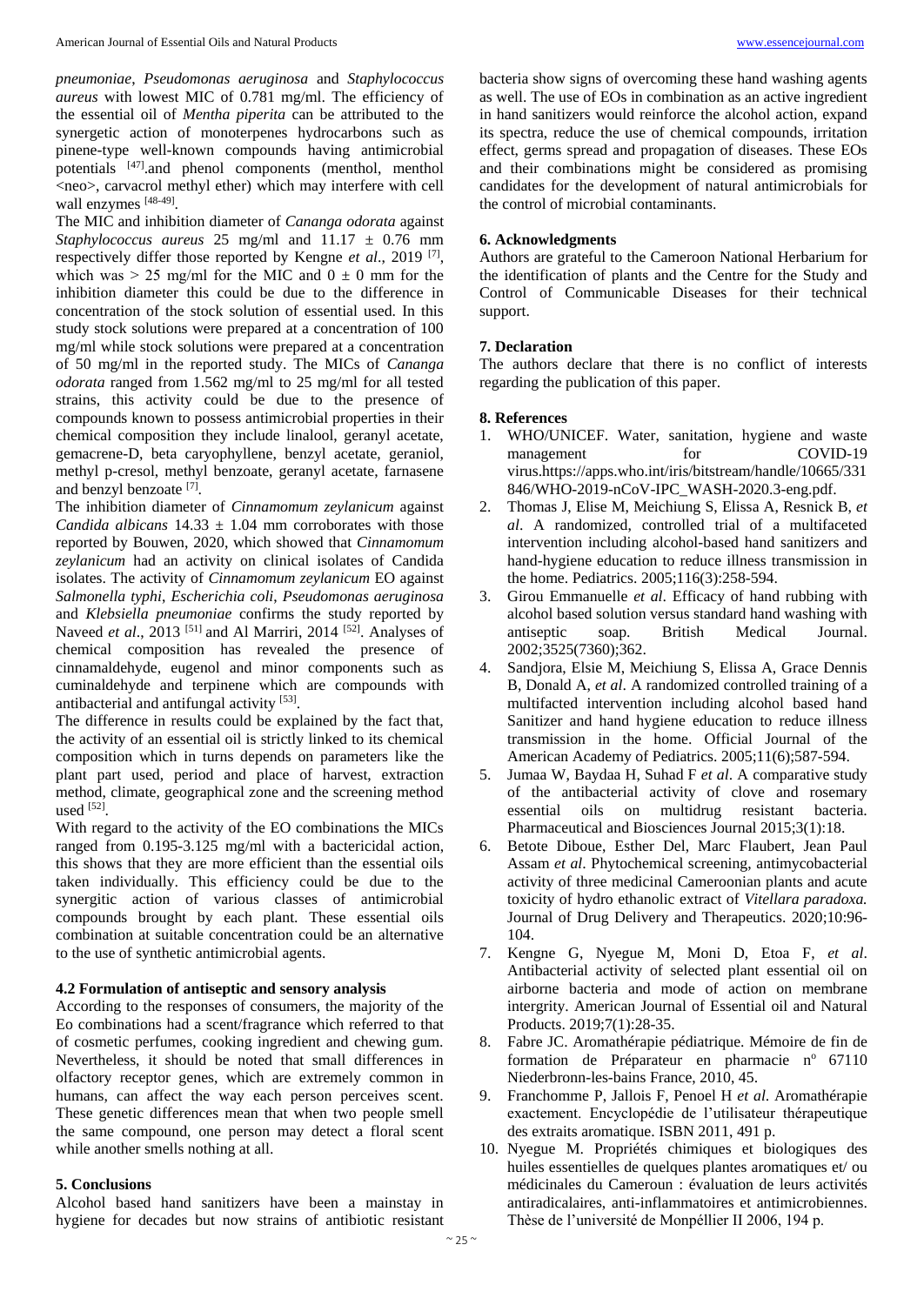- 11. Ndoyé C. Evaluation des propriétés anti radicalaires et anti oxydantes des huiles essentielles aromatiques, tropicales en province Est du Cameroun. Thèse de doctorat troisième cycle. Université de Montpelier II 2001, 319 p.
- 12. Harlinda K, Agmi, Sinta P, Saat E, Yanti *et al*. *In vitro* antibacterial activity of essential oils from twelve aromatic plants from East Kalimantan, Indonesia. Journal of Natural Medecines. 2019;20(7):2039-2042.
- 13. Matan N, Hathairat R, John M, Penkwan C, *et al*. Antimicrobial activity of *Cinnamomun zeylanicum.* International Journal of Food Microbiology. 2006;107(2):180-185.
- 14. Nyegue M, Ndoyé F, Riwom E, Hockmeni T, Etoa FX, Menut C, *et al*. Chemical composition of essential oils of *Eugenia caryophylla* and *Mentha piperata* and their *in vitro* antifungal activities on six human pathogenic fungi. African Journal of Traditional, Complementary and Alternative Medicines. 2014;11(6):40-46.
- 15. Rhayour K. Etude du mécanisme de l'action bactéricide des huiles essentielles sur *Esherichia coli, Bacillus subtilis* et sur *Mycobacterium phlei* et *Mycobacterium fortuitum.* Thèse de doctorat, Université Sidi Mohamed Ben Abdellah, Maroc, 2002, 223.
- 16. Sartoratto A, Machado A, Delarmelina C, Figueira G, Duarte M, Rehder V, *et al*. Composition and antimicrobial activity of essential oils from aromatic plants used in Brazil. Brazilian Journal of Microbiology. 2004;34(4);1517-1520.
- 17. Sharma R, Hebbal M, Ankola A, Murugaboopathy V, Shetty S, *et al*. Effect of two herbal mouthwashes on gingival health of school children. Journal of Traditional and Complementary Medecine. 2014;4(4):272-8.
- 18. AFSSAPS. (Agence Française de Sécurité Sanitaire des Produits de Santé). Recommandations relatives aux critères de qualités des huiles essentielles, 2008, 18.
- 19. Kaloustian J, et Hadji-Minaglou F. La connaissance des huiles essentielles : qualitologie et aromatherapie (Entre science et tradition pour une application medicale raisonnee). Phytotherapie Pratique, Springer, Paris, 2012, 162 p.
- 20. National Committee for Clinical Laboratory Standards. Methods for Disk Susceptibility Tests for Bacteria that Grow Aerobically, NCCLS approved standard, M7-A7, NCCLS: Wayne, PA, USA, 3, 8<sup>th</sup> Edition M07A9, 2009.
- 21. CLSI (National Committee for Clinical Laboratory Standards). Methods for Dilution Antimicrobial Susceptibility Tests for Bacteria That Grow Aerobically; approved standard M27-A9, Wayne. Clinical and Laboratory Standards Institute. 2012;32:12-28.
- 22. Ngongang T, Nyegue M, Djondji M, Ngonsu K, Moni N, Etoa FX, *et al*. Assessment of four essential oils against bacterial species isolated from patients with oral infection. Asian Journal of Research in Biological and Pharmaceutical Sciences. 2018;6(2);44-57.
- 23. WHO. Interim recommendations on obligatory hand hygiene against transmission of COVID-19. https://www.who.int/ publications/m/item/interimrecommendations-onobligatory-hand-hygiene-againsttransmission-of-COVID-19. Visited on 27 May, 2021.
- 24. Nurdjannah N, Bermawie N. Clove. Research Institute for Spice and Medicinal Crops Indonesia. 2000;12:154- 163.
- 25. Alma Hakki M, Ertas M, Nitz S, Kollmannsberg H, *et al*. Chemical composition and content of essential oil from

the buds of cultivated Turkish clove (*Syzygium aromaticum* L.) Bio Ressource. 2007;2(2):265-269.

- 26. Robert P, Barrero AF, Lara A. Comparisons of the Leaf essential oils of *Juniperus phoenicea.* Journal of Essential Oil Resource. 1996;8:367-371.
- 27. Benayad N. Les huiles essentielles extraites des plantes médicinales marocaines : moyen efficace de lutte contre les ravageurs des denrées alimentaires stockées. Projet de thèse de Doctorat de l'Université Mohammed V – Agdal, 2008, 61 P.
- 28. Derwich E, Benziane Z, Taouil R, Senhaji O, Touzani M, *et al*. Aromatic Plants of Morocco: GC/MS. Analysis of the Essential Oils of Leaves of *Mentha piperita.* Advanced Environnemental Biology. 2010;4(1):80-85.
- 29. Mohammedi Z, Bachik S, Belkaroube N. Potentiel antifongique et antiaflatoxinogène des huiles essentielles d'une plante endémique *Thymus fontanesii* Boiss. et Reut. Les technologies de laboratoire. 2010;5(19):10-15.
- 30. Ngongang T, Nyegue M, Djondji M, Ngonsu K, Moni N, Etoa F-X, *et al*. Assessment of four essential oils against bacterial species isolated from patients with oral infection. Asian Journal of Research in Biological and Pharmaceutical Sciences. 2018;6(2):44-57.
- 31. Brunetton J. Pharmacognosie, phytochimie, plantes médicinales. 2eme édition technique et Documentation, Lavoisier. Paris, 1993, 915.
- 32. Pitarevic I, Kustrak D, Kuftinec J, Blazevic N. Influence of ecological factors on the content and composition of the essential in *Salvia officinalis* In: Proceeding of the 15th International symposium on essential oils, Svendsen, A.B and Scheffer, J.J.C. (eds.) Martinus Nijhoff/Dr W Junk Publishers, Boston, 1995, 199-202.
- 33. Arslan N, Gurbuz B, Sarihan E, *et al*. Variation in essential oil content and composition in Turkish anise (*Pimpinella anisum L.*) Populations. Turkish Journal of Agriculture and Forestry. 2004;28:173-177.
- 34. Olugbenga A, Kingsley E. Optimization of oil and pectin extraction from orange (*Citrus sinensis*) peels a response surface approach. Journal of Analytical Science and Technology. 2018;9(1):1-16.
- 35. Hui Fong Ong. Extraction of essential oil from orange peels. UMP. 2012;6(3):3-7.
- 36. Bouwen Genevieve. Activité Anti candidose des huiles essentielles de trois plantes sur quelques isolats de *Candida* multi résistants aux antifongiques. Mémoire pour l'obtention d'un master en Microbiologie, 2020, 65.
- 37. Ndjeukou Ngouopo Eliane Diane. Formulation d'un traitement à base huiles essentielles contre les dermatoses dues à *Malassezia*. Mémoire pour l'obtention d'un master en Microbiologie, 2020, 54.
- 38. Marzoukia H, Elaissib A, Khaldic A, Bouzidd S, Falconierre D, Marongui B, *et al*. Seasonal and geographical variation of *Laurus nobilis L.* essential oil from Tunisia. The Open Natural Products Journal. 200;2;86-91.
- 39. Hassane S, Satrani B, Ghanmi M, Mansouri N, Mohamed H, Chaouch A, *et al*. Activité antimicrobienne et composition chimique de l'huile essentielle de *Plectranthus aromaticus Roxb*. de l'Ile de la Grande Comore. Biotechnologie, Agronomie, Société et Environnement. 2012;15(12):251-258.
- 40. Folashade K, Omoregie E, *et al*. Essential oil of *Lippia multiflora Moldenke*. Journal of Applied Pharmaceutical Science. 2012;2(11):15-23.
- 41. Mahmoud M, William T, Christopher T. Enzymatic